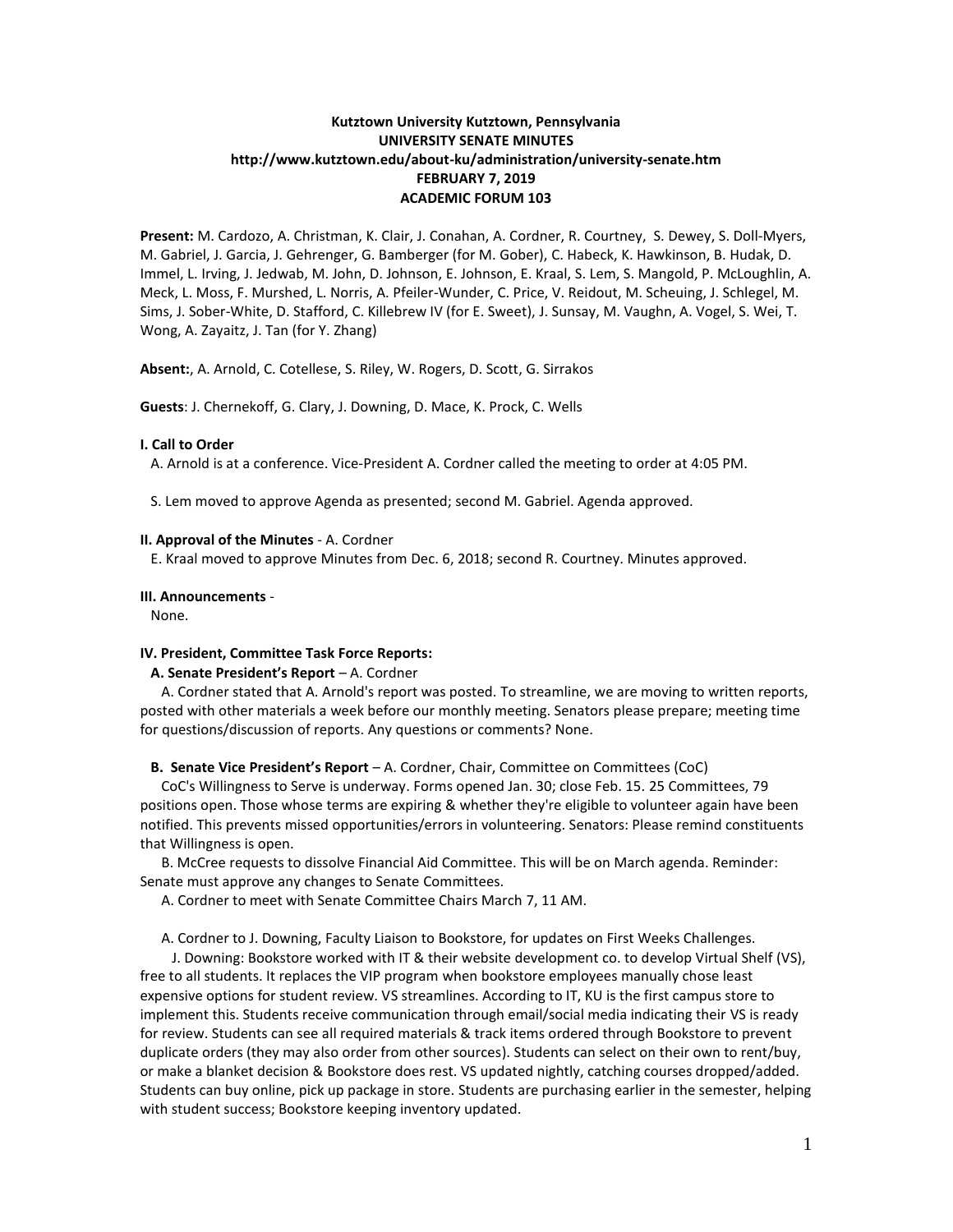A. Cordner: thanked J. Downing; Senators applauded Bookstore's efforts/success with their ongoing initiatives to help with First Weeks Challenges.

K. Clair: In classes with multiple sections, can students see different required materials?

J. Downing: Yes.

K. Clair: So students could choose a section based on required materials?

J. Downing: Possible, yes.

 D. Johnson: Problem with Winter Session students. They need to access purchases but University is closed; this can impact their grades. Calendar Committee may need to investigate.

J. Downing: Happy to do what is necessary to rectify.

### **C. University President's Report** – K. Hawkinson

 Budget: PASSHE/Middle States require a balanced budget; achieved for first time in 8 years. Concerns for next year.

 1. Variables: PA increase to operating budget 1.1-1.5%; likely lower; tuition increase; labor negotiations; lower enrollments may mean significantly less revenue; 1 million set aside for non-Foundation scholarships to increase yield - too soon to know impact.

2. Since budget must be balanced, plans in place for revenue shortfall:

a. Administrative & staff positions frozen except a few essentials

b. Operating cost cuts in all divisions

c. Reductions in deferred maintenance expenditures

d. Collaborate with PASSHE on administrative side to align with Chancellor's plan. PASSHE

meeting with Chancellor next week on this.

e. Continue to do all possible to recruit students.

3. Overall: Difficulty of needing to plan but incomplete information & variables.

# Discussion:

A. Meck: Will this have any impact on student fees?

K. Hawkinson: Intends to hold the line on increases, but can't guarantee.

K. Clair: What kinds of scholarships?

 K. Hawkinson: KU has increased institutional scholarships for higher achieving students over time from 1.7 to 4 million. Had been at bottom of PASSHE schools; now middle.

A. Zayaitz: Scholarships for high achieving students ineligible for Pell Grants; middle income.

K. Hawkinson: Also funds from Foundation, Camps & Conferences.

 L. Norris: Despite financial impact of fewer students, is KU still committed to higher academic standards for acceptance?

 K. Hawkinson: Absolutely. Also initiated a summer program for students on the cusp. Statistics show a good retention rate for these students. Looking to expand this program.

A. Zayaitz: this is the "STARS" program - two courses; must have a grade of "C" or higher in each.

M. Gabriel: How much are we down in new students for Fall 2019?

 K. Hawkinson: Down about 1,000 applications; a few hundred deposits. However, also consider transfers, grad. students, retention/persistence. In total, down 50-150 students. Yield is 27%, average for PASSHE; hoping scholarships will help get yield to 40% or more.

 D. Johnson: Have open sessions w/ W. Hilton at 11 AM hour so all have access to information & so not unnecessarily pessimistic.

 Problem: Spring recruitment. Chairs used to have more ways to reach out to students but Admissions Director changed structure of Visitations; that Director no longer at KU.

 K. Hawkinson: Yes. Last year the Admissions timeline was moved up and statistics looked great at first but declined over time. Ultimately early data was misleading.

Note: KU reports its enrollments conservatively by verified enrollment, not just initial registration numbers as most sister institutions do. KU President is pushing PASSHE to have common definition of enrollment data for equity among institutions.

Overall, this year Enrollments are tracking the same or a bit better than two years ago.

A. Zayaitz: Multiple factors made last year an anomaly. KU uses a formula to predict enrollments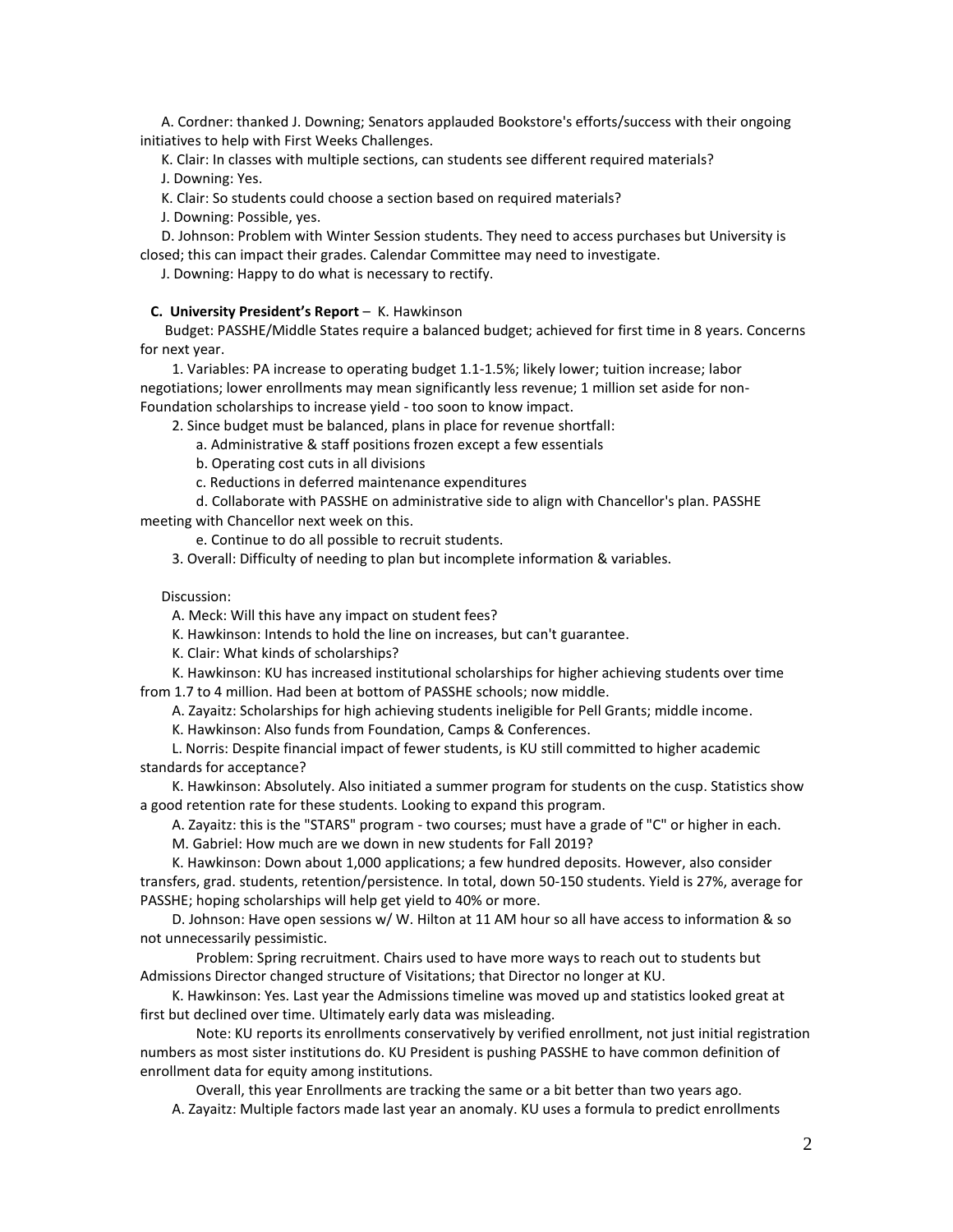based on deposits; changes daily.

Transfers are up; KU also needs to consider needs of potential non-traditional students to attract them.

 K. Hawkinson: Loss of Admissions Director Jones was unexpected & probably a negative impact. Acting Director is doing great work; Admissions Staff have significantly increased recruitment activities including visiting high schools.

### **D. University Provost's Report -** A. Zayaitz

 1. Middle States: Working draft of the monitor report has been sent to an outside consultant; continue to draft & revise. Middle States visit March 25-26.

 2. Dual Enrollment: KU has secured with Kutztown School District; Brandywine & Antietam due to join. High school students earn college credit at reduced tuition rates; also a recruitment tool. Intend to start this program slowly & then accelerate.

E. Kraal: parents of Kutztown H.S. students are talking about this opportunity.

 3. Winter Session degrees to be awarded starting in January 2020; will have real positive impact. Students who intended to graduate in December but must take 3-6 credits to complete requirements in January are not awarded degrees until May. Problematic especially for employment. (May graduates in similar situation do get degrees conferred over summer.)

Discussion:

 K. Clair moved that Senate affirm conferring of degrees at the end of Winter Session starting in 2020; second S. Mangold. Motion approved unanimously.

### **Student Government Board (SGB) Report:** – B. Hudak

 1. Spring retreat was held on February 2nd. New members were educated on Robert's Rules, as well as SGB's function/purpose.

2. Preliminary budget was passed, resulting in a \$9.50 increase to student activity fee.

3. SGB will host House of Representatives event February 12th at 7pm.

4. SGB approved \$1.3 million to the university's Keystone Field project.

 5. The President of SALSA will join the SGB executive board in New Orleans for a diversity conference, February 15th-17th.

# **E. Chief Assessment Office Report** - K. Prock

A. Cordner: K. Prock had provided a report posted to Senate page to consult before meeting.

 K. Prock: Additional Assessment workshops are planned for March/April; topics to be determined by suggestions.

Thanked departments for their timely submissions of data & analysis.

 Reiterated the need for those departments that could not meet the Feb. 1 deadline to submit plans for assessment for all programs.

Office of Assessment is available for assistance for any/all.

# **V. Unfinished Business** - A. Cordner

A. First Week(s) Problem Memo:

 A. Cordner: Noted that great initiatives had come from this, most notably improvements with timely purchase of texts/supplies through Bookstore; more can be done.

 A. Arnold would like Senate to consider implementing a new Early Warning program. What can Senate do to facilitate this?

1. All Colleges have an Early Warning program. Coordinate to make it a universal program.

2. Don't wait until Midterm; earlier, more active intervention as it becomes clear fairly quickly which students are struggling.

Discussion:

 A. Meck: Students can't track grades if they're not posted to D2L &/or faculty return graded work only very late in semester, so they don't have information to decide about withdrawal. SGB hearing many complaints about this from students. Students really rely on D2L.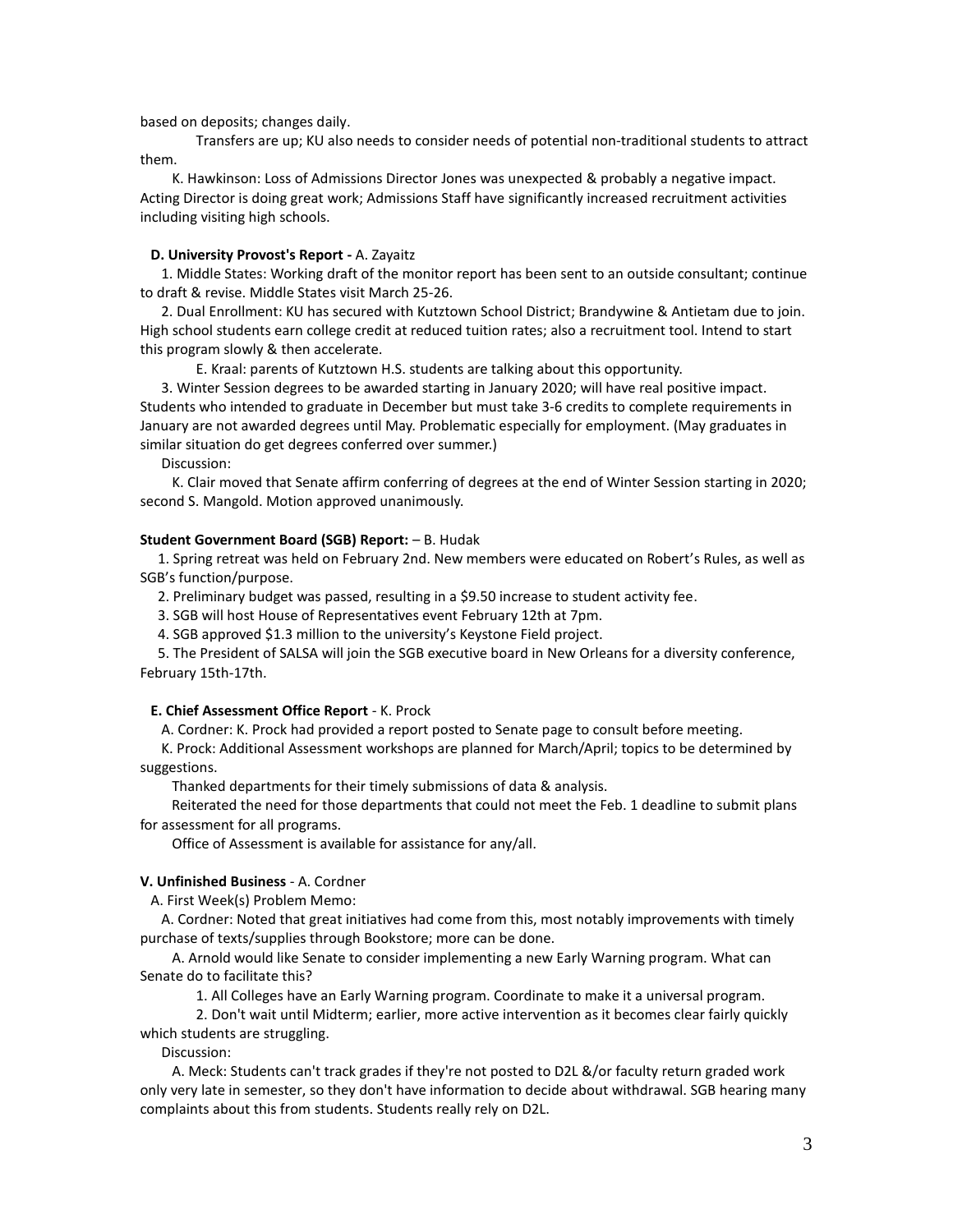A. Cordner: Is there a way to encourage faculty to use D2L as that is the model students are used to?

 L. Norris: Is there a way to have dialogue with students about this? Respectfully, understand that students are kept up to date this way through high school. But it's important for students to develop selfsufficiency & track their own progress. Faculty responsibility to help make that shift by keeping students informed of point value for an assignment, and points student earned. Students can check in with their Professors to make sure they're aware of their current grade.

 B. Hudak: That makes sense but students are aware of how they pay for this resource. Our generation is used to everything being online for immediate access. It makes sense to prepare them for the real world.

 L. Norris: Literature exists about negative impact about online availability/tablets & notetaking. Respectful dialogue would be great; students/faculty have different perspectives to share.

 A. Cordner: Seems important to also have early assignments & feedback to gauge student progress/assess potential problems. Senators please convey to constituents & gather input.

 J. Schlegel: Senate can work to enforce policy; remind Chairs that faculty follow through on Early Warning.

 E. Johnson: [speaking to D2L access to grades] K-12 culture of immediate access may not be beneficial; university culture is different.

A. Cordner: Not disagreeing, but more discussion with students may be beneficial.

A. Vogel: Before making changes, assess how effective current early warning system is.

 E. Kraal: Strongly advocates a universal platform for early warning; i.e. funnel information so it's accessible to all areas. Alternative is for faculty to look up/reach out to relevant College, Chair, Advisor for each at risk student. Not feasible with our numbers of students.

S. Lem: One designated person to work with at risk students can work well but within one College.

 D. Johnson: Need to cultivate a culture that values at risk students. As CPVA designated liaison, gets information on many, but only 20-33% of students respond to requests to meet. Senate could devote time to develop tactics to change culture & reduce stigma.

B. Academic Policy Report -

ACA-086: Regalia Policy: update

 K. Hawkinson: Academic excellence should be foremost in recognition at Graduation. After discussion with students, also acknowledges that recognition for involvement in organizations is also important. A. Zayaitz suggested putting those with high academic achievement at the front of the line to receive diplomas, followed by others; student leadership agreed. This worked well at December Commencement; all seem satisfied. This issue is resolved.

C. Last Weeks & Final Exam Period (Senate Memo)

 A. Cordner: A. Arnold developing a Memo to reflect Senate perspectives to revise policy. Senators please remind constituents of existing policy (ACA-025) and solicit input.

J. Schlegel: Proposing a policy from Senate?

A. Cordner: No; a Memo to express collective view of Senate.

P. McLoughlin: is Academic Standards & Policy (ASPC) revising existing policy?

F. Murshed: Not recently.

 C. Wells: ACA-025 policy reviewed in 2012 for stipulation that no more than 30% of final grade be determined by final exam.

M. Gabriel: Who enforces policy?

 L. Norris: Change the culture. Significant work expected to happen in all classes 15th week; this happens in most cases. For the very few faculty who leave at end of 14th week, although paid for 15 weeks to work with students, a Chair could put a leave slip in their mailbox.

K. Hawkinson: Evaluation committees should consider this.

 D. Johnson: Sometimes enforcement is responsibility of Administration; can fall to Provost, Deans &/or Grade Appeal Board.

 T. Wong: Discipline-specific needs mean policy must allow for different end of semester activities. This is different than discussing work ethics.